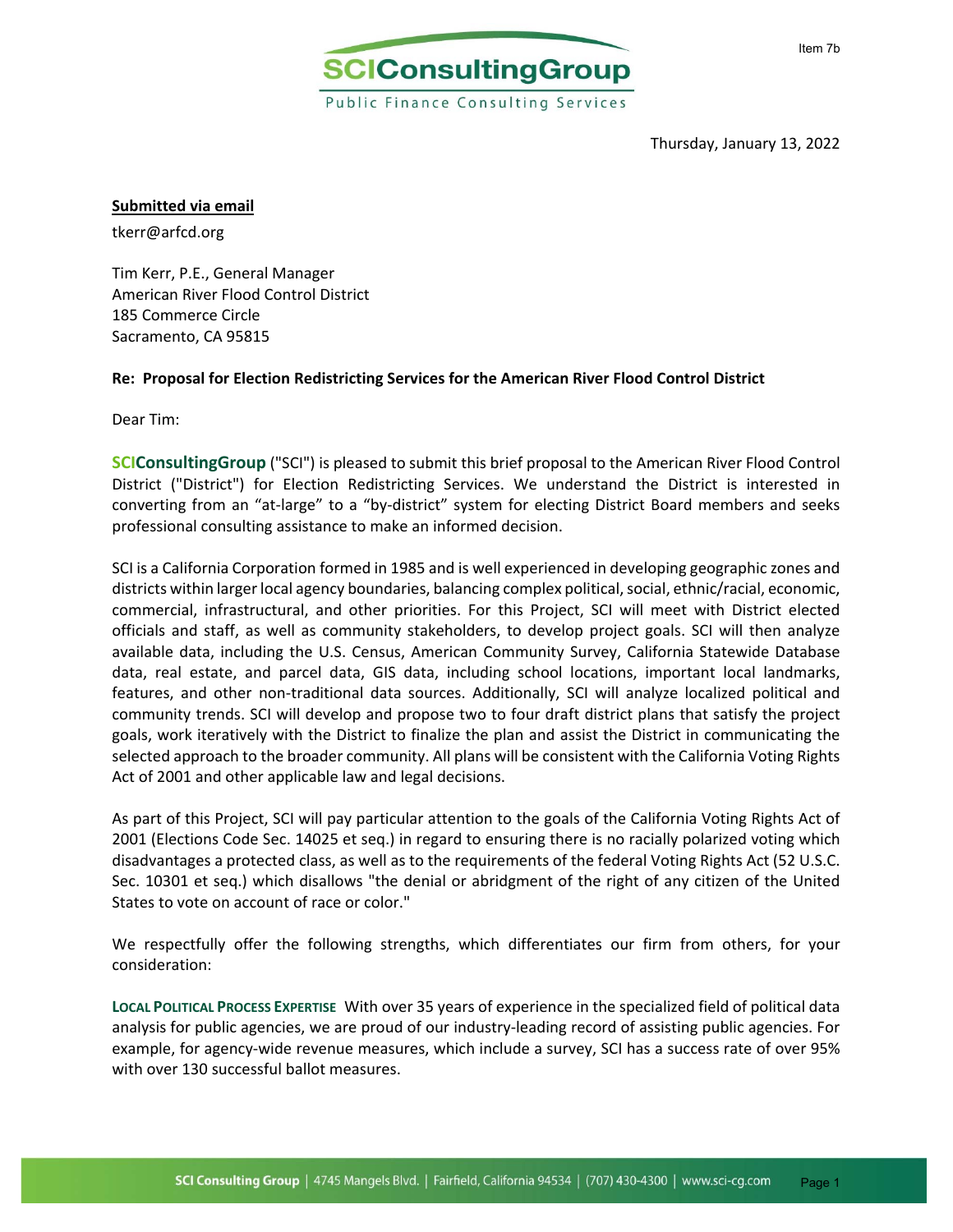**POLITICAL, DEMOGRAPHIC, AND GEOGRAPHIC INFORMATION ANALYSIS EXPERTISE** SCI engineers and consultants use state-of-the-art computer-based analytical tools to perform data analysis to support the development of zones and districts, including database systems and Graphic Information Systems (GIS). SCI has developed and utilizes a number of proprietary programs to perform our work since the off-the-shelf software used by other firms does not provide the level of accuracy we require.

**\_\_\_\_\_\_\_\_\_\_\_\_\_\_\_\_\_\_\_\_\_\_\_\_\_\_\_\_\_\_\_\_\_\_\_\_\_\_\_\_\_\_\_\_\_\_\_\_\_\_\_\_\_\_\_\_\_\_\_\_\_\_\_\_\_\_\_\_\_\_\_\_\_\_\_\_\_\_**

**POLITICAL OUTREACH EXPERTISE INCLUDING SOCIAL AND WEB‐BASED MEDIA** We have a long history of developing and implementing successful community outreach for our clients, including the critical development of key messaging developed and tested as part of our mailed survey approach. Our approach is based upon the distribution of key messages and supporting information as part of our comprehensive community outreach through talking points, FAQs, newsletters, mailers, press releases, e‐mail, text, nextdoor.com, Facebook, text, door‐to‐door, website, hotline, small group meetings, open house meetings, and public hearings.

**LOW OVERHEAD/LOW‐COST PROVIDER** We understand the demographic services must be provided in a cost‐ effective method to keep the District's costs within the budget constraints. For this reason, we maintain the lowest overhead and leanest structure in the industry. While other firms maintain multiple offices, hierarchical administration, and much higher overhead costs, we operate more effectively and with a lower overhead cost from one central office in a low‐cost business area.

**UNMATCHED TECHNICAL CAPABILITIES** Every person in our firm, aside from our administrative staff, is a database expert. We have developed in‐house, specialized programs to improve our demographic services. We are also GIS and mapping experts. We invite you to compare, or better yet, test, our databases and technical expertise with the staff from any other firm.

**UNMATCHED RESPONSIVENESS AND SERVICE** We invite you to call our toll‐free taxpayer inquiry line at (800) 273‐5167 to compare our level of service and responsiveness with any other firm. We answer calls directly with knowledgeable staff. We also provide the highest level of service and responsiveness for our clients, including responding to our clients within the same day.

**OUR CLIENTS ARE OUR BEST REFERENCES** We encourage you to speak with any of our clients, not just the listed references. They will attest to the comprehensive nature of our services, our level of client responsiveness, and our levy administration abilities.

This proposal is binding for 90 days from the submission date of January 13, 2022.

Please feel free to contact us if you have any questions. I can be reached at (707) 430‐4300 or by e‐mail at john.bliss@sci‐cg.com. We look forward to this opportunity to assist the District with this important project and stand ready to proceed.

Sincerely,

John Bliss, P.E. President

cc: Arcelia Herrera, SCI Consulting Group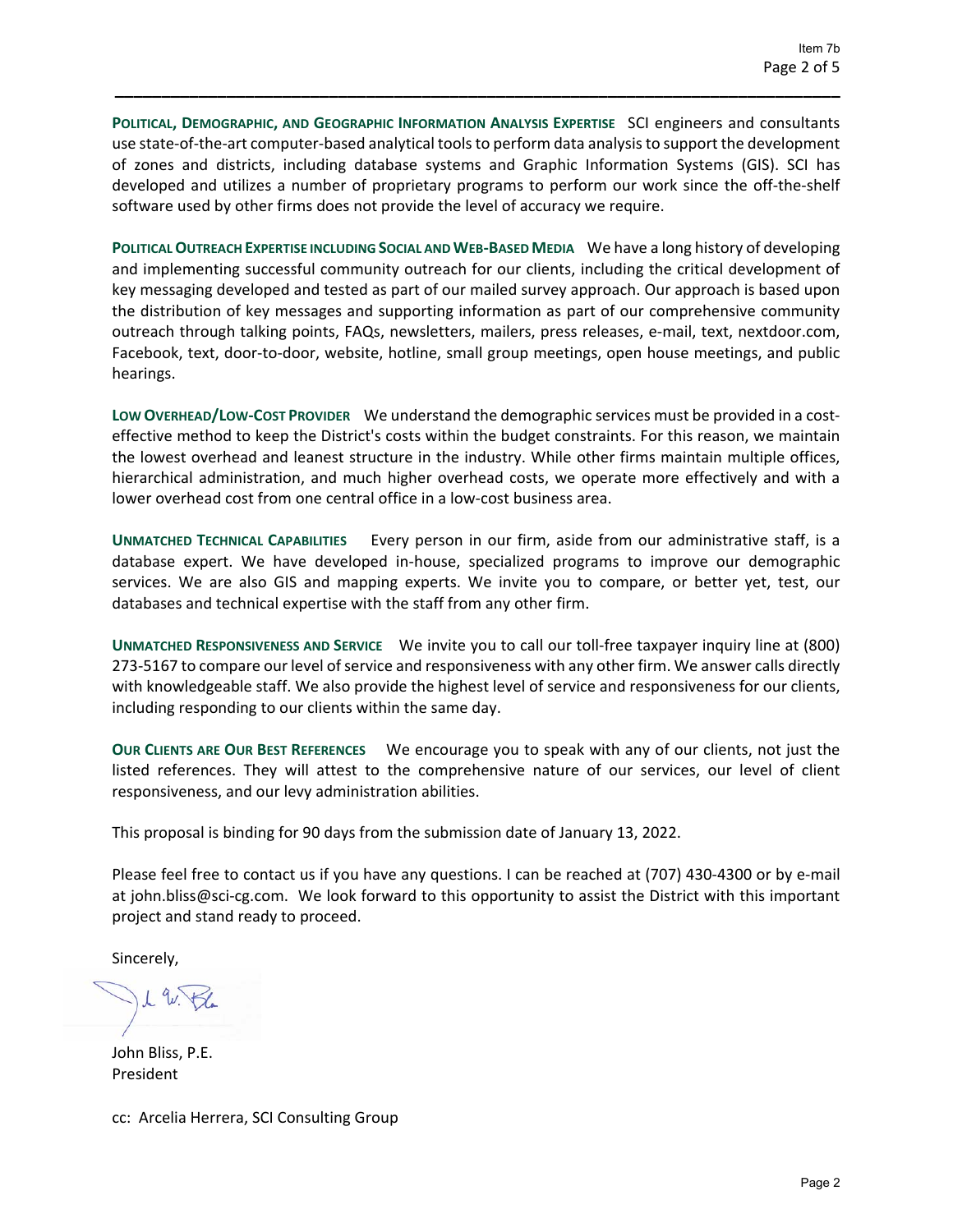# **SCOPE OF WORK AND APPROACH**

SCI would begin this Project with a kickoff meeting with the District. The project goals and overall approach will be refined at this meeting, along with required deliverables and project timelines.

**\_\_\_\_\_\_\_\_\_\_\_\_\_\_\_\_\_\_\_\_\_\_\_\_\_\_\_\_\_\_\_\_\_\_\_\_\_\_\_\_\_\_\_\_\_\_\_\_\_\_\_\_\_\_\_\_\_\_\_\_\_\_\_\_\_\_\_\_\_\_\_\_\_\_\_\_\_\_**

#### **Task 1: Development of Districting Database**

SCI will develop a database utilizing decennial Census, American Community Survey, and California Statewide Database data. SCI will add various attributes to the data set, including voter data, voter history, parcel data such as values, use, and other attributes.

#### **Task 2: Incorporation of GIS Data**

SCI will incorporate GIS and shapefile data to create a rich data set that links with political, social, ethnic/racial, economic, commercial, infrastructural, voter, and parcel data with location and size information. School locations, important local landmarks or features, local neighborhood boundaries, and other desired lines and shapes will be included.

## **Task 3: Development of Draft Districting Plans**

SCI will develop and propose two to four election districting plans consistent with the project goals, the California Voting Rights Act of 2001, and other applicable law and legal decisions. The proposed election districts will be designed to facilitate and promote equitable representation on the District Board. The following project goals will be pursued in the development of the by-district plans:

- The election district will be developed consistent with all applicable laws.
- **The election district boundaries will not be gerrymandered.**
- **The election district boundaries will be compact, cohesive, and contiguous.**
- **The election district boundaries will include whole census blocks when possible.**
- **The election district boundaries will be designed to not deny any citizen the right to vote because** of race or color.
- The election district boundaries will be designed considering population density, land use, important facilities, topography, and geology, other natural division.
- **The election district boundaries will avoid, when possible, the pairing of incumbents.**

#### **Task 4: Meetings**

SCI will actively participate in public meetings, including up to three District Board meetings. SCI will describe legal, administrative, financial, and political considerations and community outreach. Based upon input from staff, Board Workshop, and experience, SCI will prepare two to four options. SCI will provide outreach, and coordination of up to three public outreach meetings, including the development of material. SCI will recommend the final product to the Board for consideration in June. SCI will facilitate bi‐ lingual documentation and verbal communication throughout the process – three of our twelve consultants are fluent Spanish speakers.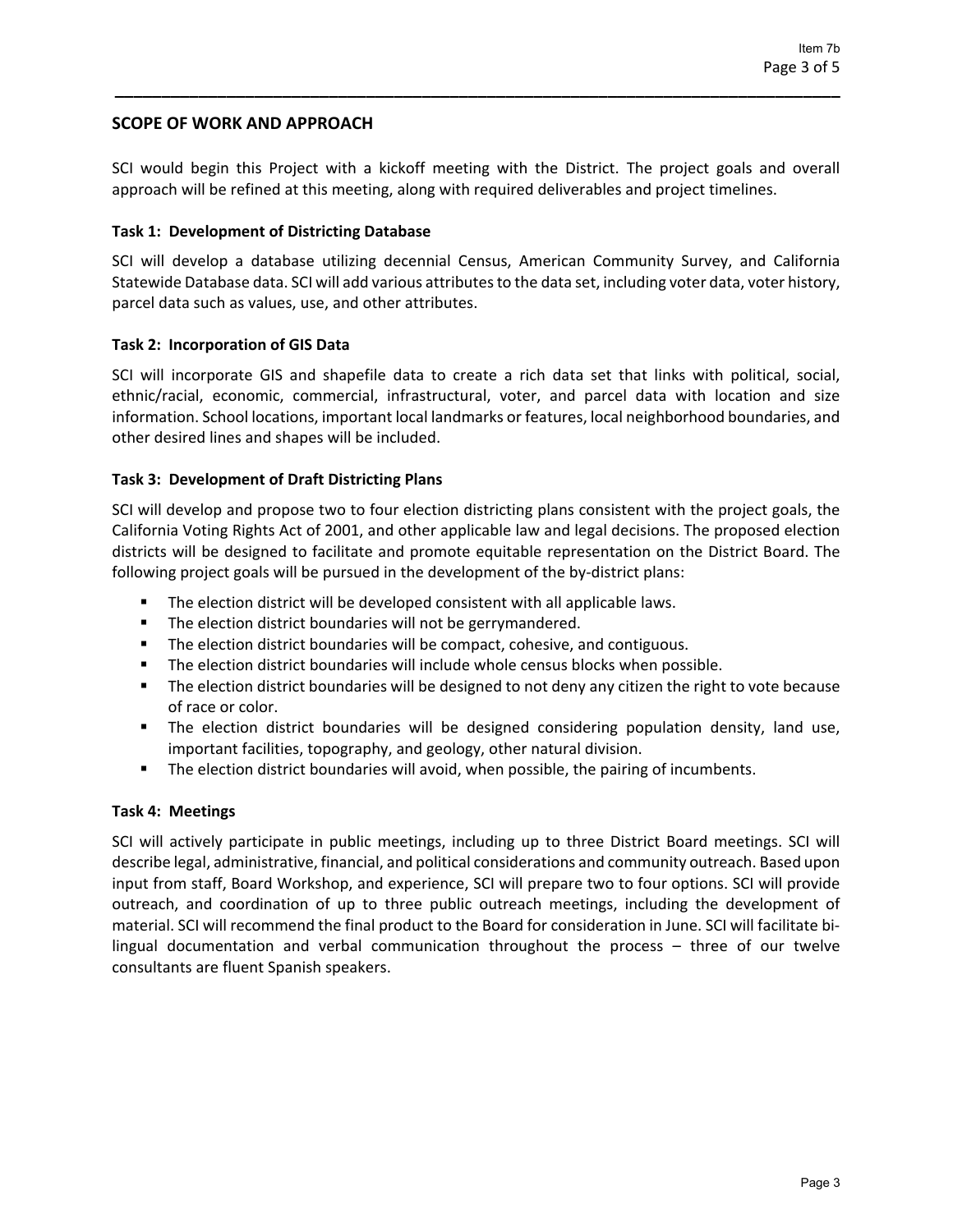## **PROJECT TIMELINE**

Senate Bill 594 (Glazer) passed last year requires all special districts to pass a board resolution adopting their updated maps by April 17, 2022, if their regular election is on the same day as the statewide November 2022 general election. The project timeline will be determined upon initiation of the Project, focusing on presenting districting plans to the District Board before April 17, 2022.

**\_\_\_\_\_\_\_\_\_\_\_\_\_\_\_\_\_\_\_\_\_\_\_\_\_\_\_\_\_\_\_\_\_\_\_\_\_\_\_\_\_\_\_\_\_\_\_\_\_\_\_\_\_\_\_\_\_\_\_\_\_\_\_\_\_\_\_\_\_\_\_\_\_\_\_\_\_\_**

## **PROJECT TEAM**

If selected, Arcelia Herrera, Senior Consultant, would serve as the project manager. John Bliss, President of SCI, will serve as principal‐in‐charge. Senior Consultants Susan Barnes and Chris Coulter will also contribute to the Project.

## **Arcelia Herrera, Senior Consultant**

Arcelia Herrera, an assessment administration specialist, contributes over 16 years of experience in finance, administration, and consulting services to the SCI team. Ms. Herrera has extensive expertise with creating and administering benefit assessments, special taxes, and fees. In addition, Ms. Herrera is a computer, GIS, and database expert, with advanced degrees and training in these fields. Arcelia graduated from California State University, Monterey, with a Bachelor of Science degree in Applied Computing.

## **John Bliss, M.Eng., P.E., President**

John Bliss specializes in tax/fee/assessment engineering, demographics, balloting, cost estimating and budgeting, database design and implementation, regulatory compliance, and revenue measure formations. He has over 20 years of experience with special taxes, property-related fees, benefit assessments, public works engineering, and database applications. He has been involved in all phases of the opinion research, assessment engineering, demographic analysis, and ballot proceeding processes entailed in over eighty successful benefit assessment and special tax ballot measures for public agencies in California. During his tenure at SCI, Mr. Bliss has served as the responsible Engineer on over 300 engineer's reports for new or increased assessments, fees, and charges – comprising more successful post‐Proposition 218 new assessment/fee/charge engineering than any other assessment engineer in the State.

Mr. Bliss graduated from Brown University with a Bachelor of Science Degree in Engineering and holds a Master's Degree in Civil Engineering from The University of California, Berkeley, where he was a Regent's Scholar. He is a licensed Professional Civil Engineer in California and is a LEED accredited professional.

#### **Susan Barnes, Senior Consultant**

Susan Barnes contributes over 16 years of experience in finance, administration, and consulting services to the SCI team. Ms. Barnes has expertise in creating and administering benefit assessments, special taxes, property‐related fees, public opinion research projects, meeting facilitation, and other consulting services. In addition, Ms. Barnes has extensive media and educational outreach experience. Ms. Barnes graduated from the University of California, Berkeley with a Bachelor of Science in Business Administration and holds a Master's Degree in Organizational Development from Sonoma State University.